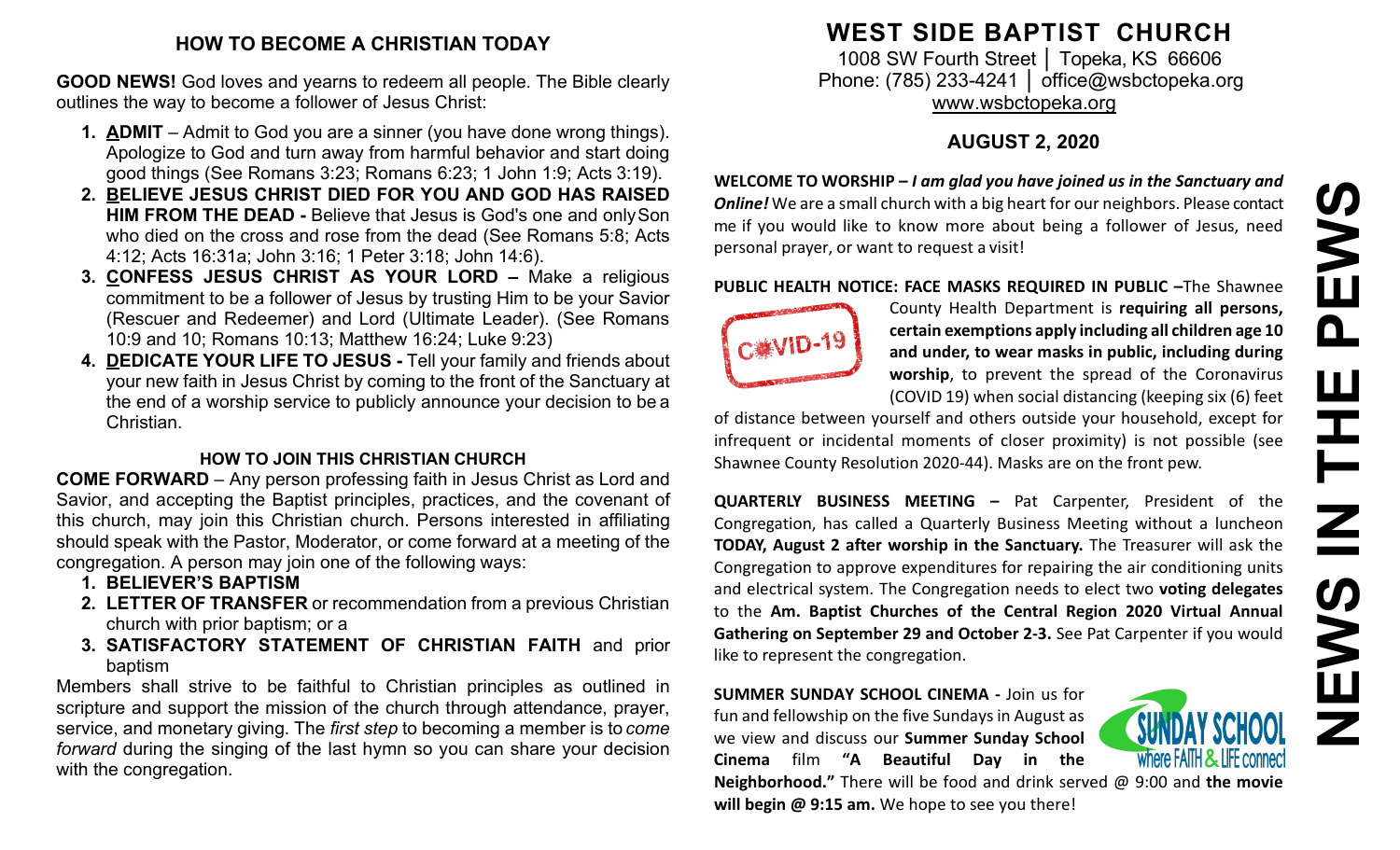**BACK TO SCHOOL -** WSBC will partner with Potwin Presbyterian, WS Christian, and our neighborhood to collect school supplies for Meadows elementary before Friday, August 28. We are collecting 75 of each of the following items:

- Backpacks (empty)
- Crayons (8 or 24 ct)
- Dry Erase Markers
- Pencils (#2)
- Zip Lock Bags (quart and gallon size)

**Cash donations for supplies will be appreciated.** Mark your donation "School Supplies" or GIVE ONLINE at [https://west-side-baptist-church.square.site.](https://west-side-baptist-church.square.site/)

**BIBLE STUDY ONLINE** – Pastor is leading the **"Gospel of Matthew" Bible Study on Wednesdays IN-PERSON at 10:30 AM and ONLINE at 6:30 PM via ZOOM (see email for Meeting ID number and Password).** Join this one-hour small group study for free.



**CHILDREN'S FACE MASKS** – **NEEDED!** [Washable, reusable, cloth](https://nextdoor.com/news_feed/?post=155629527&is=npe&mar=false&ct=BgkLRxK_kUfufApdcecdosUCxLcqgbPaQ_Gg-2IY2NlrRaq2bpMDOSDoY_GCy84Q&ec=iD9EVf8Fqz_GipY9l9G7ig==&token=TBZBxdG2WbEk0mYSwQGqzKGdoDCzxFuWDjeZ0kzGgT0BzasgBHhy6iRPISpftfNhWqt2RAAJX9uEhigwXTopVKqwnU3us_MCMfUPUWcq4VY%3D&auto_token=62LLcwTu_ghjIiTFPF5WALVGj_oNZnTxqmgoKXOWdIGckbo_MY8IqQM2Efpf34bBU9E0CBmIjp5ylAnO7J778wfKh9MNbBRsnQB4ZeWb5jY%3D) [face masks for students at Meadows Elementary and kids in the](https://nextdoor.com/news_feed/?post=155629527&is=npe&mar=false&ct=BgkLRxK_kUfufApdcecdosUCxLcqgbPaQ_Gg-2IY2NlrRaq2bpMDOSDoY_GCy84Q&ec=iD9EVf8Fqz_GipY9l9G7ig==&token=TBZBxdG2WbEk0mYSwQGqzKGdoDCzxFuWDjeZ0kzGgT0BzasgBHhy6iRPISpftfNhWqt2RAAJX9uEhigwXTopVKqwnU3us_MCMfUPUWcq4VY%3D&auto_token=62LLcwTu_ghjIiTFPF5WALVGj_oNZnTxqmgoKXOWdIGckbo_MY8IqQM2Efpf34bBU9E0CBmIjp5ylAnO7J778wfKh9MNbBRsnQB4ZeWb5jY%3D)  [Ward Meade Neighborhood. The Topeka Public Schools will give](https://nextdoor.com/news_feed/?post=155629527&is=npe&mar=false&ct=BgkLRxK_kUfufApdcecdosUCxLcqgbPaQ_Gg-2IY2NlrRaq2bpMDOSDoY_GCy84Q&ec=iD9EVf8Fqz_GipY9l9G7ig==&token=TBZBxdG2WbEk0mYSwQGqzKGdoDCzxFuWDjeZ0kzGgT0BzasgBHhy6iRPISpftfNhWqt2RAAJX9uEhigwXTopVKqwnU3us_MCMfUPUWcq4VY%3D&auto_token=62LLcwTu_ghjIiTFPF5WALVGj_oNZnTxqmgoKXOWdIGckbo_MY8IqQM2Efpf34bBU9E0CBmIjp5ylAnO7J778wfKh9MNbBRsnQB4ZeWb5jY%3D)  [each child two masks to start school. Additional masks are needed](https://nextdoor.com/news_feed/?post=155629527&is=npe&mar=false&ct=BgkLRxK_kUfufApdcecdosUCxLcqgbPaQ_Gg-2IY2NlrRaq2bpMDOSDoY_GCy84Q&ec=iD9EVf8Fqz_GipY9l9G7ig==&token=TBZBxdG2WbEk0mYSwQGqzKGdoDCzxFuWDjeZ0kzGgT0BzasgBHhy6iRPISpftfNhWqt2RAAJX9uEhigwXTopVKqwnU3us_MCMfUPUWcq4VY%3D&auto_token=62LLcwTu_ghjIiTFPF5WALVGj_oNZnTxqmgoKXOWdIGckbo_MY8IqQM2Efpf34bBU9E0CBmIjp5ylAnO7J778wfKh9MNbBRsnQB4ZeWb5jY%3D)  [for our neighbors. All sizes welcome! Donate masks at West Side](https://nextdoor.com/news_feed/?post=155629527&is=npe&mar=false&ct=BgkLRxK_kUfufApdcecdosUCxLcqgbPaQ_Gg-2IY2NlrRaq2bpMDOSDoY_GCy84Q&ec=iD9EVf8Fqz_GipY9l9G7ig==&token=TBZBxdG2WbEk0mYSwQGqzKGdoDCzxFuWDjeZ0kzGgT0BzasgBHhy6iRPISpftfNhWqt2RAAJX9uEhigwXTopVKqwnU3us_MCMfUPUWcq4VY%3D&auto_token=62LLcwTu_ghjIiTFPF5WALVGj_oNZnTxqmgoKXOWdIGckbo_MY8IqQM2Efpf34bBU9E0CBmIjp5ylAnO7J778wfKh9MNbBRsnQB4ZeWb5jY%3D)  Baptist Church, [1008 SW 4th St., Topeka, Kansas 66606. Thanks!](https://nextdoor.com/news_feed/?post=155629527&is=npe&mar=false&ct=BgkLRxK_kUfufApdcecdosUCxLcqgbPaQ_Gg-2IY2NlrRaq2bpMDOSDoY_GCy84Q&ec=iD9EVf8Fqz_GipY9l9G7ig==&token=TBZBxdG2WbEk0mYSwQGqzKGdoDCzxFuWDjeZ0kzGgT0BzasgBHhy6iRPISpftfNhWqt2RAAJX9uEhigwXTopVKqwnU3us_MCMfUPUWcq4VY%3D&auto_token=62LLcwTu_ghjIiTFPF5WALVGj_oNZnTxqmgoKXOWdIGckbo_MY8IqQM2Efpf34bBU9E0CBmIjp5ylAnO7J778wfKh9MNbBRsnQB4ZeWb5jY%3D)



**COMMUNITY**<br>FOOD NETWORK **of our volunteers. JUNE 2020 PANTRY REPORT:** 1,034 Individuals (467 adults, 384 children, and 183 seniors) in 283 families were able to receive 11,102 pounds of free bread, fruits, vegetables, and other items from the Fruit & Vegetable Food Pantry at West Side Baptist Church during the month of JUNE 2020. We are serving 60% more children and twice (106%) more senior citizens, with twice as much food (103%) each month. Thank you to Jack and Nelda Janway and their volunteers for a job well done!

**HOSPITAL & EMERGENCIES –** If you or a loved one is admitted to the hospital for an emergency or for surgery, **the hospital staff and chaplains' office will NOT contact the Church Office or the Pastor. You or a family member must call the Church Office at** Sick and **(785) 233-4241 or the PASTOR at HOME (785) 267-0936**.



**NEWSLETTER ARTCILES DUES –** Submit your September newsletter articles to the Church Office [\(office@wsbctopeka.org\)](mailto:office@wsbctopeka.org) before Wednesday, August 26 at noon. The Witness newsletter is published monthly on the last Sunday of the month. Please contact the Church Office if you would like a printed copy mailed to you free-of-charge.

**SUNDAY SCHOOL CLASSES –** Christian Ed. hopes to return to a "regular" schedule of Sunday School beginning Sunday, Sept 13 (the weekend after Labor Day). Watch for more details soon.

**WWW KIDS BIBLE CLUB DELAYED START** – The Christian Ed. Committee decided to **postpone the opening of Wonderful West Side Wednesdays** that we had tentatively scheduled for September. We will continue to discuss the viability of this program over the next few months.  $\sim$   $\sim$  Alice Payne, Coordinator of Christian Education

**FINANCIAL GIVING** – Thank you for the generous support of the work of God in and through West Side Baptist Church. Donations report:

|                         | 07-26-2020 |          | Y-T-D       |
|-------------------------|------------|----------|-------------|
| <b>General Fund</b>     |            | 1,670.00 | \$92,042.62 |
| Building Fund/Cap. Cm.  | Ś          | 115.00   | 6,220.00    |
| <b>Sunday School</b>    | \$         |          | 130.25      |
| <b>ABCUSA OGHS</b>      | \$         | 45.78    | \$2,966.78  |
| Am. For Christ Offering | \$         |          | \$2,145.00  |
| <b>Baby Closet</b>      | \$         |          | \$2,275.00  |
| Fellowship/Benevolence  | \$         | 1.00     | 4,344.00    |
| ABW - LOVE Gift         |            |          | 231.09      |
| <b>School Supplies</b>  |            | 100.00   | 100.00      |

**GIVING –** Thank you for giving generously during the Coronavirus (COVID 19) national crisis. *We are down approximately \$30,000 in general offerings.* Please mail your gifts, give in person, or give ONLINE at [https://west-side-baptist-church.square.site.](https://west-side-baptist-church.square.site/)